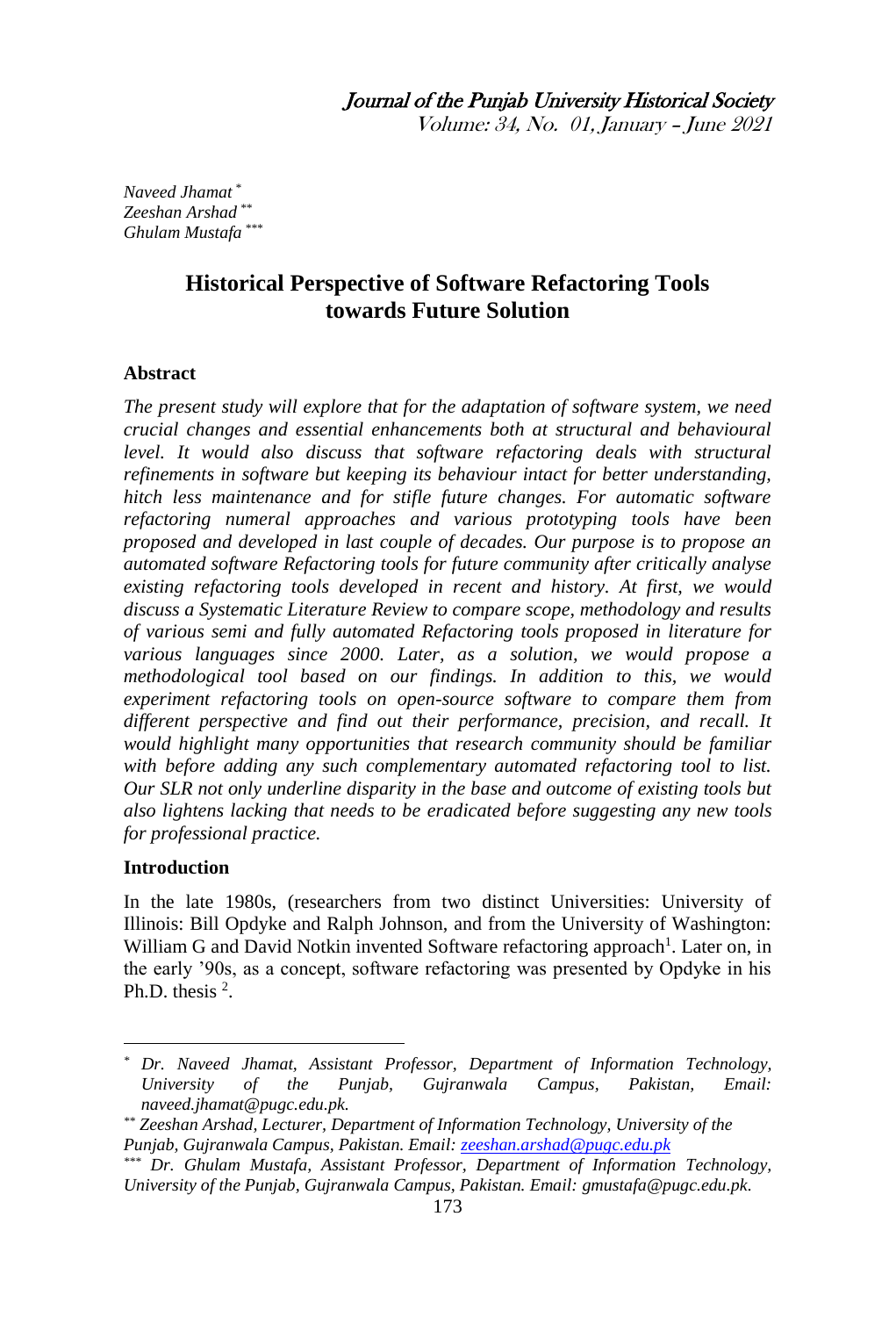Software refactoring is defined as the branch of software engineering that deals with internal complexity, maintenance, and other quality attributes of a software. Software refactoring is an approach to transform a written program to enrich its inner structure, design, naivety, understandability, and other characteristics without modifying its external behavior<sup>3</sup>. Software refactoring is one of those troubles that require numerous quality goals to be convinced. The initiative behind software refactoring is to identify variables, methods, and classes to assist future implementations, extensions, and compressive enhancement. Further, this identification is utilized to enrich several software quality aspects such as reusability, maintainability etc.

By the time, the software is developed, enriched, reformed, and added to new prerequisites, the code of the software becomes more complex and quits its original state that results in low-quality software <sup>4</sup> . That is why a significant amount of development funds is devoted to software maintenance. In this regard, better software development approaches and tools are useless to resolve this issue, they are utilized to fulfill more and more requirements of end-users, surrounded by the same time frame they increase the complexity of software.

To tackle this high tendency of complexity, there are such techniques are highly recommended and demanded that cut down the software complexity via incremental enhancement of the internal structure of a software. The domain of research that deals with this subject are indicated as *Software Restructuring* or, particularly in the object-oriented development setting, *Refactoring<sup>5</sup>* .

### **Literature Review:**

**Refactoring Tools 1997 – 2018:** In 1997, researchers from the University of Illinois, Don Roberts ET presented a study in which they addressed the Smalltalk Refactoring browser that performs three main refactorings: (1) Class Variable refactoring, (2) Class refactoring, and (3) method refactoring, automatically and improves internal structure of Smalltalk programs. Later on, in 1999, Shengbing Ren discussed a prototype tool that provides different twenty-four refactoring for the use of case models and visual effects for sketching and showing case models. Since early 2001, IntelliJ IDEA, a refactoring tool supports, a wide array of refactoring for java and only two refactoring implementations: rename and move for other languages. Another Refactoring Tool developed for Java programs Refactor IT, is a commercial tool that detects code smells and performs up to twelve distinct refactoring. It works as a Plugin for the Sun ONE Studio, Eclipse, Oracle, JBuilder, NetBeans IDEs. In 2008, Dmitry Jemerov presented an overview of software refactoring implementation in IntelliJ IDEA and imparted the synopsis of core architectural components of this tool. IntelliJ IDEA is figured among the elementary Java IDEs that crossed the Refactoring Rubicon by Martin Fowler and it provides the multi-lingual refactoring<sup>6</sup>. Another refactoring tool, Deodorant is an Eclipse plugin used to detect Type-Checking bad smells automatically in java source codes and refactors them by the means of implementation of "Replace Conditional with Polymorphism" or "Replace Type Code with state/Strategy" refactoring<sup>7</sup>. In 2010, Miryung Kim presented a study on Ref-Finder, an Eclipse plugin that is based on a template-based refactoring method and performs both atomic as well as composite refactoring automatically. Cristopher Brown focused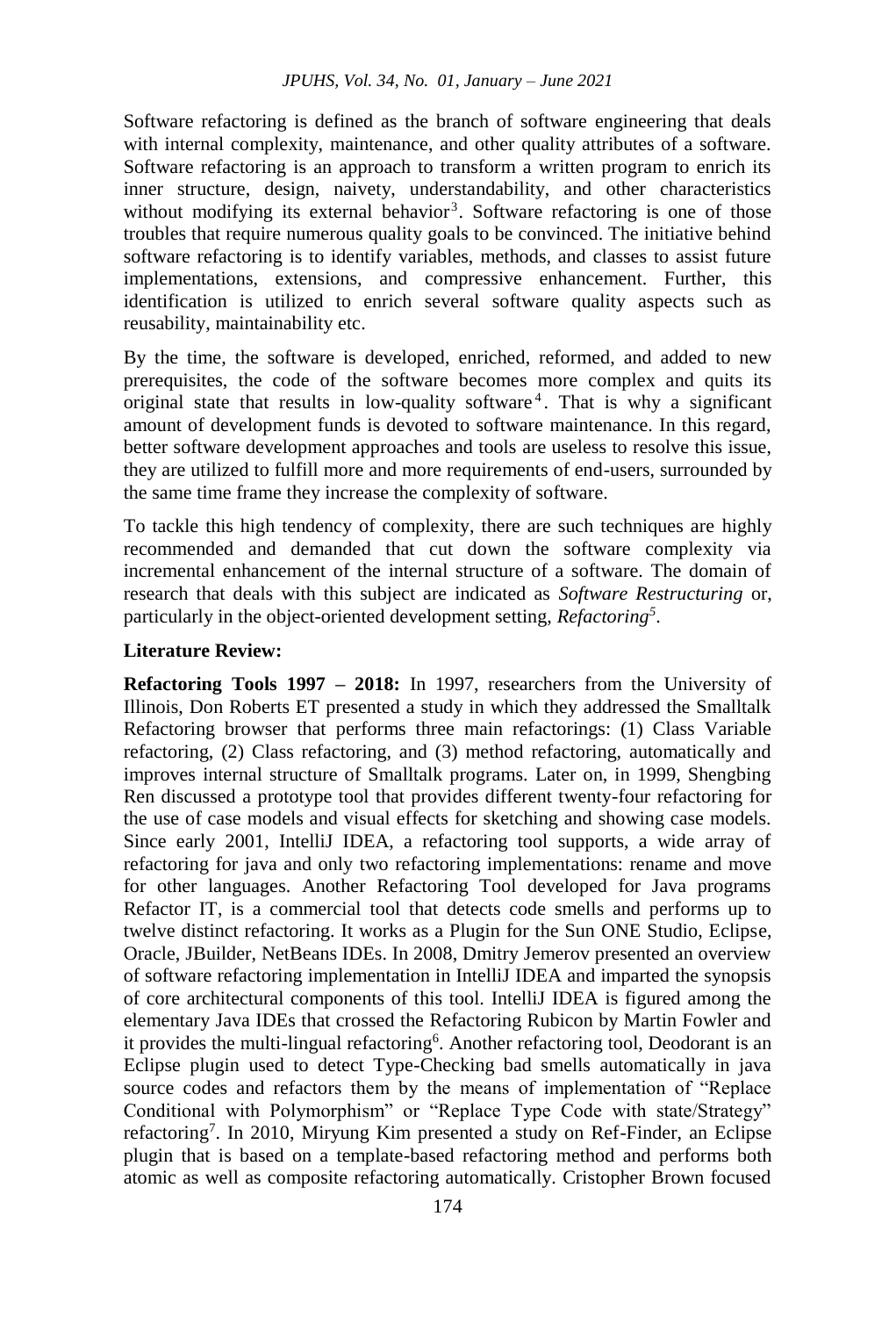on Haskell Refactored known as HaRe and described several new refactoring techniques for the Haskell 98 programs, particularly, discussed structural and datatype refactoring. A study on BeneFactor, an Eclipse plugin, states that Benefactor works with two main components: refactoring detection which runs in the background, and code improvement that modifies existing code to its enhanced form. The BeneFactor refactors Java source codes and is considered among automatic refactoring tools. Katsuhisa Maruyama and Takayuki Omori presented a security-aware software refactoring tool called JSart that is built as a plugin of Eclipse<sup>8</sup>. This tool assists developers to flexibly detect the adverse impact of code modification on the security vulnerabilities and facilitates them to accept or reject implemented refactorings. Iman Hemati Moghadam and Mel Ó Cinnéide discussed Code-Imp, an automated refactoring tool, in their study and their area of focus is the implementation of Code-Imp and the summarization of three major functioning research standards concerning with Code-Imp: "refactoring for testability, metrics exploration, and multi-level design improvements.

From the array of software refactoring tools, *True Refactor* is an automated refactoring tool that extensively enhances the clarity of legacy object-oriented systems and increases the maintainability, reusability, and comprehensibility of legacy software<sup>9</sup>. Asger et al proposed a framework for the specification and implementation of JavaScript refactoring on the utilization of the groundwork of pointer analysis and the key insight of their framework implies that despite the dynamic behavior of JavaScript programming, it is possible to have ultimate appropriateness of JavaScript refactoring utilizing a few queries in the groundwork of pointer analysis.

In 2012, Kwankamol Nongpong introduced a novel semi-automated refactoring tool called *JCodeCanine* that detects bad smells using software metrics within the Java source code and recommends an array of refactoring that assists to enhance the internal attributes of the program<sup>10</sup>. Andreas Thies and Eric Bodden proposed an automated novel and more protective method for the reflective java programs in their study using dynamic program analysis, called *RefaFlex* and they implemented this tool as an open-source Eclipse plugin<sup>11</sup>. Hyrum presented the real-world application of a refactoring tool to refactor large C++ codebases called ClangMR by combining the framework of the Clang compiler and the Map-Reduce parallel processor. Vitor Sales proposed a novel approach for the recommendation of move method refactoring that evaluates the likeliness of dependencies determined by the source method along with the dependencies determined by other methods in objective classes<sup>12</sup>. Wim Mkaouer proposed a novel recommender tool called *DINAR* for software refactoring that adopts refactoring with dynamism and recommends refactoring to programmers interactively according to their feedback and initiated code modifications $13$ . Their approach uses NSGA-II to enhance software quality, increase semantic coherence and reduce the number of refactoring, then finds an upfront set of non-dominated refactoring solutions<sup>14</sup>.

Thus, the literature review of refactoring reveals a lot of opportunities for the researchers, on the ground of which my motivation and proposed work in based<sup>15</sup>. After critically analyzing literature of Software Refactoring tools, we found that: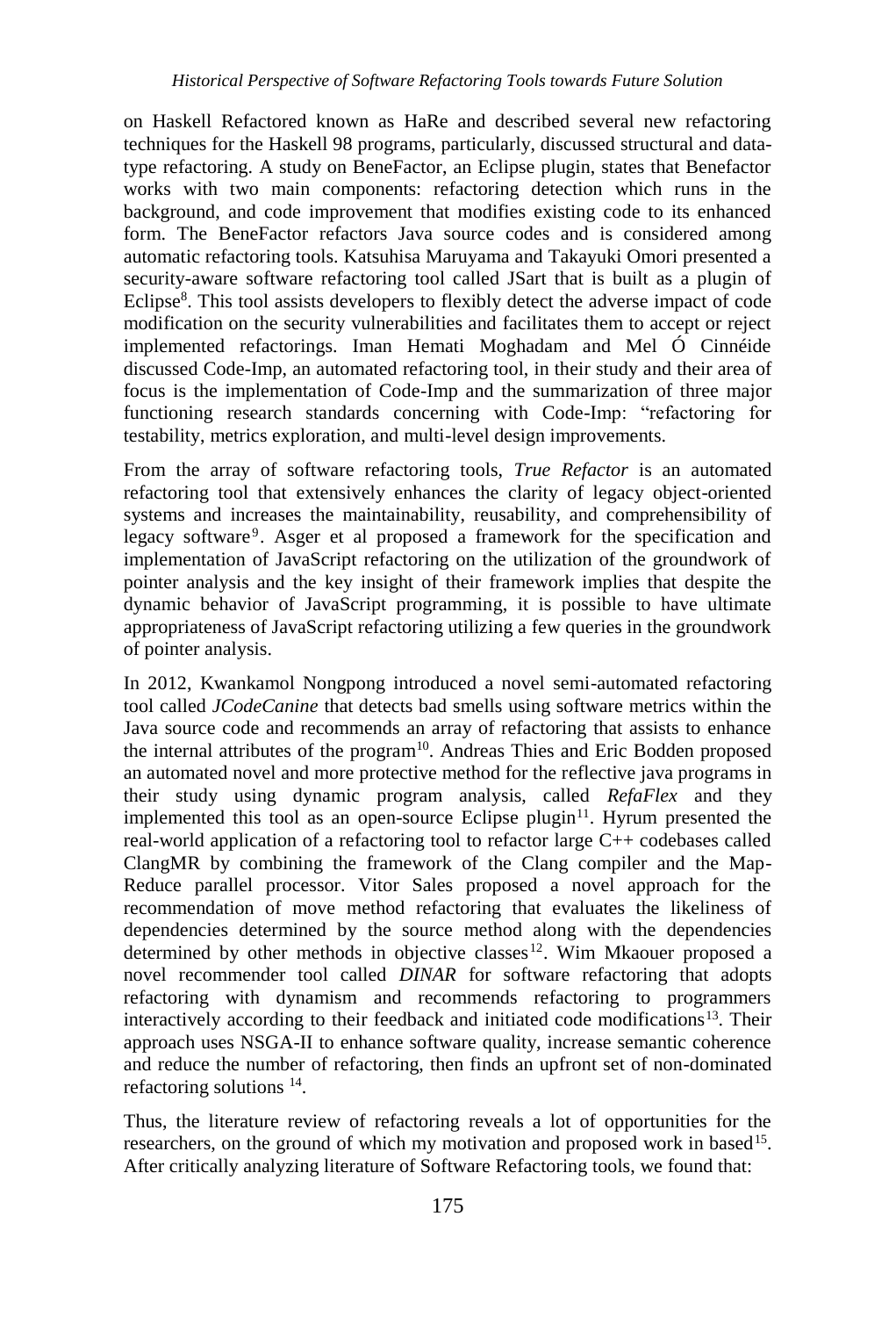- 1. Accuracy & Performance Issue prevails in many of these refactoring tools.
- 2. Most tool were tested on smaller and proprietary applications.
- 3. Most of the tools are language dependent i.e., they refactor software of a single Language only.
- 4. All available Refactoring opportunities are not supported in any tool.
- 5. None of the tool deals with the refactoring of all kind of Code Smells. (Mostly tools refactor 4-5 Code Smells out of 22+ known source code Smells).<sup>16</sup>

| Śr<br>÷      | <b>Tool Name</b>                        | Developed in (Language)                                      | Developed for<br>(Language)                                 | <b>Detection Type</b><br>(Auto /Semi)<br>Manual) | Is Plus-in (Yes)<br>Plus-in of)     | Refactor to                                                                                                                               | <b>Refactor Type</b>                                               | <b>Experimented on (Data)</b>                                | Praction and Recall<br>(Accuracy)       | Approach / Methodology                                                                 | <b>Working Style</b>                                                   |
|--------------|-----------------------------------------|--------------------------------------------------------------|-------------------------------------------------------------|--------------------------------------------------|-------------------------------------|-------------------------------------------------------------------------------------------------------------------------------------------|--------------------------------------------------------------------|--------------------------------------------------------------|-----------------------------------------|----------------------------------------------------------------------------------------|------------------------------------------------------------------------|
|              | <b>RefFinder</b>                        | lm.                                                          | lan                                                         | Automated                                        | Edige                               | 63/72 Fowler's catalog Smells                                                                                                             | e.e. Move Method, etc?                                             | (Edit, and revision pairs of Columba and<br>Cast             | D:70% R:05%                             | <b>Use of Version History</b>                                                          | Two java program<br>versions                                           |
| $\mathbf{r}$ | Code Inno                               | lm.                                                          | laa                                                         | Automated                                        | No                                  | automated refactoring<br>to innove software quality                                                                                       | Method-Level Refactorings, Field-<br>Level Refectorings            |                                                              | NA <sup></sup>                          | Use of 25 different quality software AST representation of<br>settics                  | lava program                                                           |
| 3            | Deodorant                               | lm.                                                          | lan                                                         | Automated                                        | Elipse                              | automatically identifies Type-<br>Checking bad smells<br>in lava source code                                                              | Move Method                                                        | iava source code                                             | N/A                                     | type-checking badamells.                                                               |                                                                        |
|              | CHASE                                   | Mondrian, Gerrit & Code<br>Flore                             | <b>Code Review</b>                                          |                                                  | No                                  | Distnesish b/w refactor-<br>ines from non-refactorings during<br>code review                                                              | Moved files                                                        | coen source and<br>industrial software projects              | NA                                      | Distoguish b/w refactor-<br>ings from non-refactorings during<br>codestriety           | renaming variables and<br>breaking large methods<br>into analier coes. |
| š,           | <b>Smalltalk Refactoring</b><br>Browser | object-Oriented                                              |                                                             | Automated                                        | No                                  | incroving<br>the structure of Smalltalk<br><b>OFFICERS</b>                                                                                | nove nethod across object boundary                                 | N/A                                                          | NA <sup></sup>                          | validate the new design<br>separate from the extended<br>forctionality.                |                                                                        |
| 6            | MORE                                    |                                                              | A molti-objective<br>search based approach                  | Automated                                        | No                                  | seven code anells and four design<br>cattern                                                                                              | Design patterns eg factory method,<br>visitor, singleton, strategy | popular multi-objective algorithm<br>NSGA-II                 | 34% code anells and<br>average 69%      | A stulti-objective search based<br>approach                                            | Espirical study based<br>on qualitative and<br>ouanitative             |
|              | Rust                                    | NА                                                           | ecisting infrastructure<br>made available to Rust<br>comile |                                                  | No                                  | Restricts duplication of references<br>through browsing                                                                                   | Move senantics                                                     |                                                              |                                         |                                                                                        |                                                                        |
| 8            | <b>JAVA SMRTL</b><br>DETECTOR           | 譝                                                            | develop ISD                                                 | astorated                                        | No.                                 | 5/22 java code amella                                                                                                                     | iterative process                                                  | java code                                                    |                                         | iterative approach                                                                     |                                                                        |
| 9            | <b>Icode Canine</b>                     | ies.                                                         | iava                                                        | Seni-Automated                                   | Eclipse plug-in                     | integrate code squell detector                                                                                                            | Extract Method, Move Method                                        | Existing component fluid and Eclipse                         | Average accuracy 54%<br>of four smalls. | analysis approach                                                                      |                                                                        |
| 10           | Spartanizer                             |                                                              |                                                             | Automated                                        | <b>Iterative Edificee</b><br>the-in | one hundred and<br>filly relactorings to an entire<br>software system                                                                     |                                                                    | Open source on GitHub                                        |                                         | Spartan programming methodology                                                        |                                                                        |
| Ħ            | DINAR                                   | uaing a multi-objective<br>evolutionary algorithm<br>NSGA-II | To innove software<br>outlity                               | Iteative                                         | No                                  | dynamically adapts and suggests<br>refactorings to developers<br>interactively based on their<br>feedback and introduced code<br>changes. | software refactoring dynamically                                   | four large open source systems and one<br>industrial project | NA <sub>1</sub>                         | Interactive Recommendation of<br>Referenings                                           | con-dominated<br>refactoring solutions<br>using NSGA-II                |
| 12           | lat                                     | Ìщ                                                           | ina                                                         | Automated                                        | Eclipse plus in                     | adverse impact of code changes on<br>security                                                                                             |                                                                    | existing code                                                | N/A                                     | detects downgrading of access level<br>of a field variable within the modified<br>code |                                                                        |
| B            | <b>Marine</b>                           | Ìщ                                                           | im                                                          | automated                                        | open sorgere Eclipse<br>plugin      | refactorings for reflective Java<br><b>ONGERIES</b>                                                                                       | dynamic program analysis                                           | three open source programs                                   | N/A                                     |                                                                                        | Refection referening                                                   |
|              |                                         |                                                              |                                                             |                                                  |                                     |                                                                                                                                           | Table: This additional Data standard Table                         |                                                              |                                         |                                                                                        |                                                                        |

Table: List of Software Refactoring Tools

## **Proposed Methodological Tool**

Since 1997 to 2018, plenty of software refactoring tools has been developed. There are several studies available on software refactoring tools that demonstrate different software refactoring tools, approaches and detection methods of code smells (the initial step towards software refactoring<sup>17</sup>. Despite these developments and research since last 2 decades, there is still a list of limitations such as accuracy issue, lack of community trust towards automated refactoring tools<sup>18</sup>. Thus, further enhancements in this field are inevitable and there should be a refactoring tool that improves human trust and facilitate automated refactoring with required accuracy<sup>19</sup>.

Refactoring is essentially a step ahead from code smells detection towards their eradication <sup>20</sup>. In our previous work, we after critically analyzing literature, highlighted the limitations of code smells detection tools and techniques. Later on,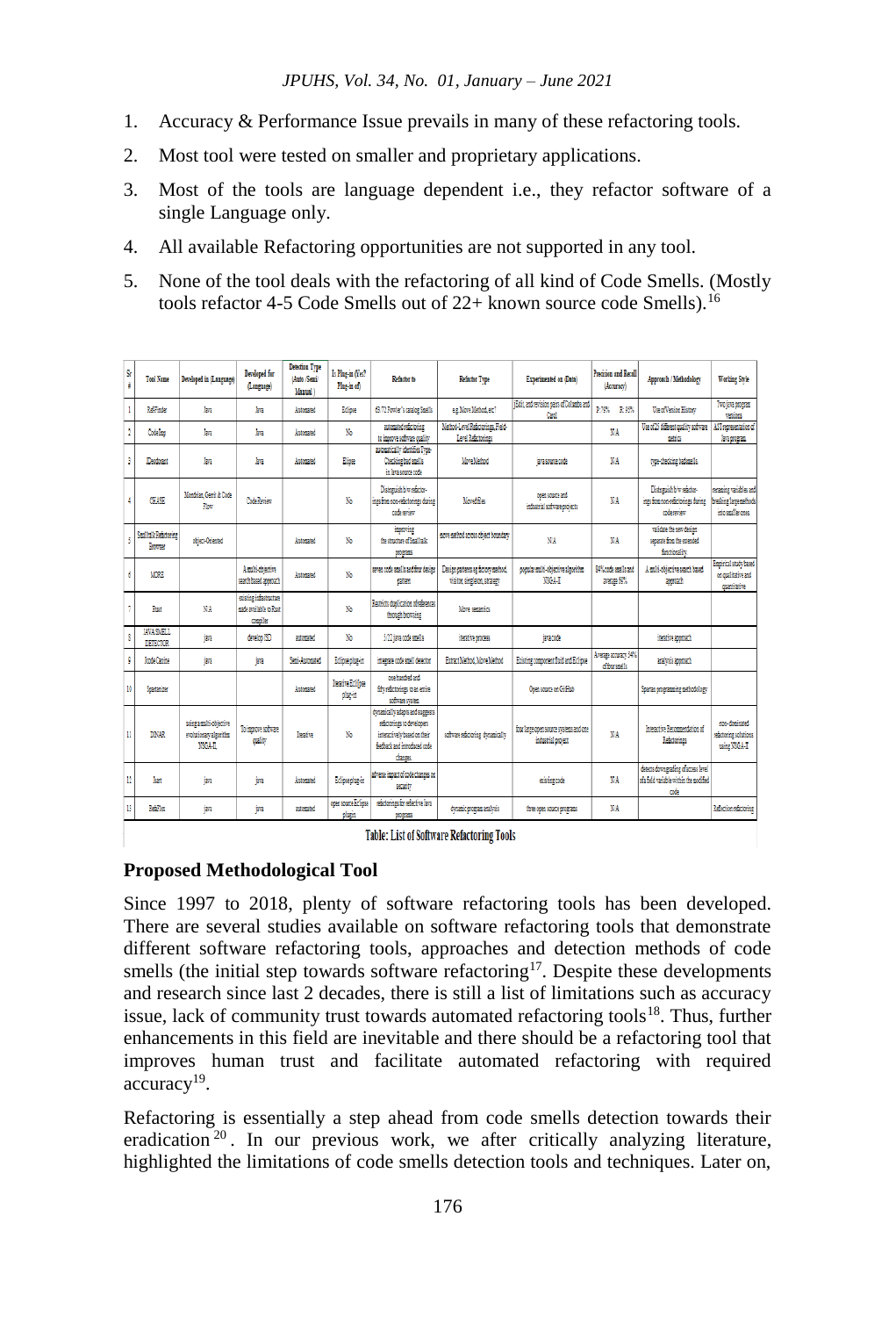we proposed a lightweight code smell detection approach – which is based on the combination of Regex based source code parsing technique and software metrics<sup>21</sup>. Based on that approach we build a prototyping tool "Generic Code Smell Detector - GCSD" which is an (Sparx System) Enterprise Architecture Plug-in and have ability to detect all 22 code smells identified by fowler from multiple languages $^{22}$ . After the successful detection of different code smells from the source code of multiple languages, now refactoring of these smelled areas (detected by GCSD) is obligatory<sup>23</sup>.

# **Conclusion**

Refactoring is a process of refining and maintaining software code without disturbing its functionality. Literature review on refactoring reveals that a lot of work on refactoring concepts, approaches, tools, and techniques has been done in the past twenty years. Our critical literature review highlighted several limitations in software refactoring tools and we found that accurate software Refactoring is heavily based on the appropriate detection of code bad smells. To cope up with limitations in existing software refactoring tools we will extend our prototyping tool i.e., Generic Code Smell Detection (GCSD) which is based on code smell detection. GCSD tool will have the ability to not only detect code smells from multiple languages but also suggest and apply the suitable refactoring to automatically correct these smells from the source code. We will test our tool on various projects developed in multiple languages such as Java, Python, C# to measure its effectiveness and accuracy for the community.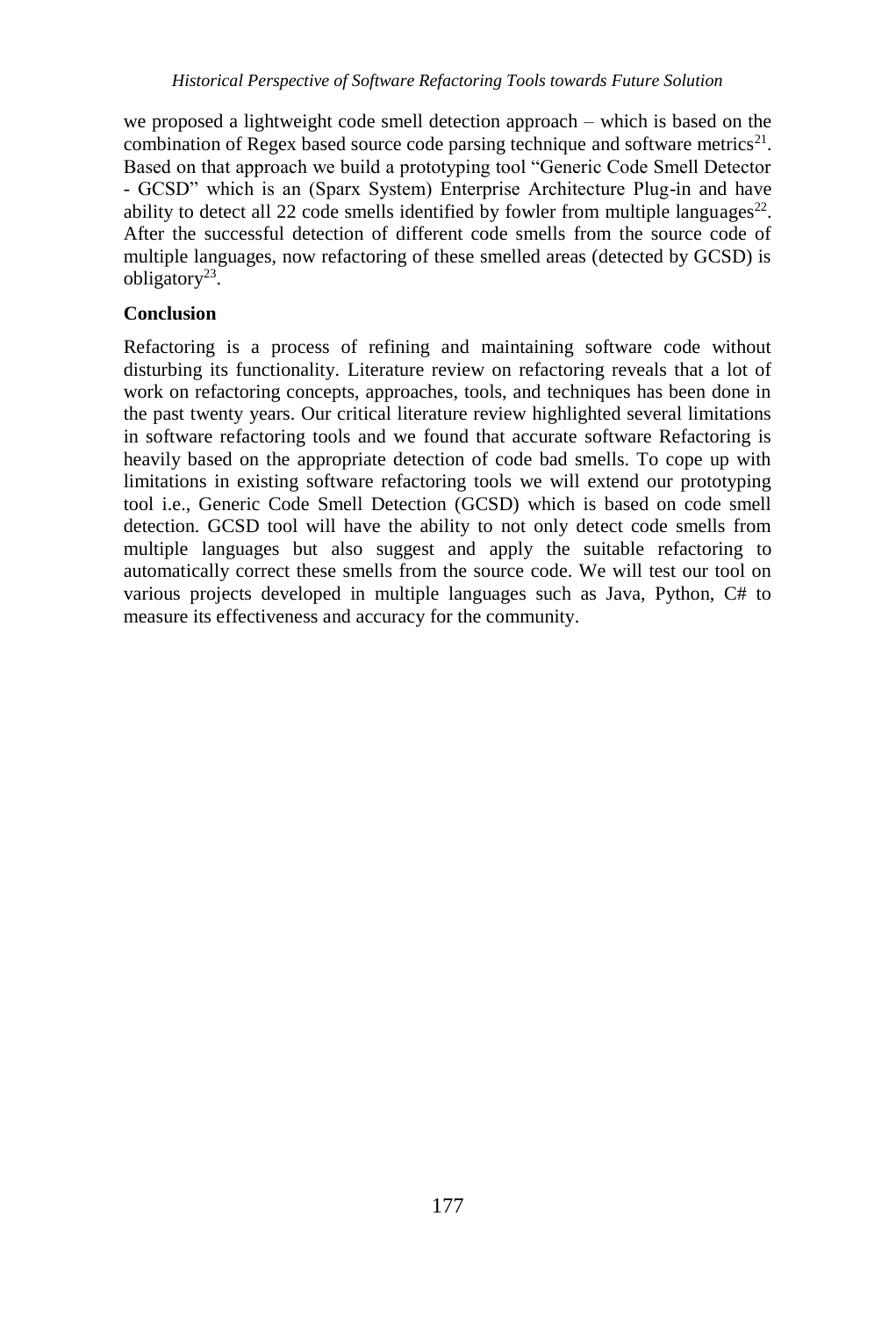#### **Notes & References**

-

<sup>1</sup> Dig, M., Griswold Danny, William G., Emerson Murphy-Hill, and Schäfer. 2014. "The Future of Refactoring (Dagstuhl Seminar 14211." Drops. Dagstuhl. De 4: 40–67,

<sup>2</sup> Opdyke, W. F. (1992). Refactoring object-oriented frameworks.

<sup>3</sup> Abebe, M., and C. Yoo. 2014. "Classification and Summarization of Software Refactoring Research: A Literature Review Approach."

<sup>4</sup> Murphy-Hill, Emerson. 2006. "Improving Usability of Refactoring Tools." In Companion to the 21st ACM SIGPLAN Conference on Object-Oriented Programming Systems, Languages, and Applications - OOPSLA '06. New York, New York, USA: ACM Press.

<sup>5</sup> Mkaouer, Mohamed Wiem, Marouane Kessentini, Slim Bechikh, Mel Ó Cinné ide, and Kalyanmoy Deb. 2016. "On the Use of Many Quality Attributes for Software Refactoring: A Many-Objective Search-Based Software Engineering Approach." Empirical Software Engineer 21, no. 6: 2503–45.

<sup>6</sup> Mens, T., and T. Tourwe. 2004. "A Survey of Software Refactoring." IEEE Transactions on Software Engineering 30, no. 2: 126–39.

<sup>7</sup> Lientz, B. P., and E. B. Swanson. 1980. "Software Maintenance Management: A Study of the Maintenance of Computer Application Software in 487 Data Processing Organizations." Softw. Maint. Manag. a Study Maint. Comput. Appl. Softw 4: 294,

<sup>8</sup> Guimaraes, Tor. 1983. "Managing Application Program Maintenance Expenditures." Communications of the ACM 26, no. 10: 739–46.

<sup>9</sup> Coleman, D., D. Ash, B. Lowther, and P. Oman. 1994. "Using Metrics to Evaluate Software System Maintainability." Computer 27, no. 8: 44–49.

<sup>10</sup> Glass, R. L. 1998. "Maintenance: Less Is Not More." IEEE Software 15, no. 4: 67-68.

<sup>11</sup> Griswold, William G., and David Notkin. 1993. "Automated Assistance for Program Restructuring." ACM Transactions on Software Engineering and Methodology 2, no. 3: 228–69.

<sup>12</sup> Arnold, R. S. 1986. "An Introduction to Software Restructuring." Tutor. Softw. Restrict.

<sup>13</sup> Fowler, M. 1999. Refactoring: Improving the Design of Existing Programs. Addison-Wesley.

<sup>14</sup> Opdyke, W. F. 1992. "Refactoring: A Program Restructuring Aid in Designing Object-Oriented Application Frameworks."

<sup>15</sup> Rasool, Ghulam, and Zeeshan Arshad. 2015. "A Review of Code Smell Mining Techniques: Code Smell Mining Techniques." Journal of Software (Malden, MA) 27, no. 11: 867–95.

<sup>16</sup> Roberts, Don, John Brant, and Ralph Johnson. 1997. "A Refactoring Tool for Smalltalk." Theory and Practice of Object Systems 3, no. 4: 253–63.

<sup>17</sup> Ren, S., G. Butler, K. Rui, J. Xu, W. Yu, and R. Luo. 1999. "A Prototype Tool for Use Case Refactoring." Inf. Syst, 173–178,

<sup>18</sup> Jemerov, Dmitry. 2008. "Implementing Refactorings in IntelliJ IDEA." In Proceedings of the 2nd Workshop on Refactoring Tools - WRT '08. New York, New York, USA: ACM Press.

<sup>19</sup> Nongpong, K., and J. T. Boyland. 2012. "Integrating 'Code Smells' Detection with Refactoring Tool Support."